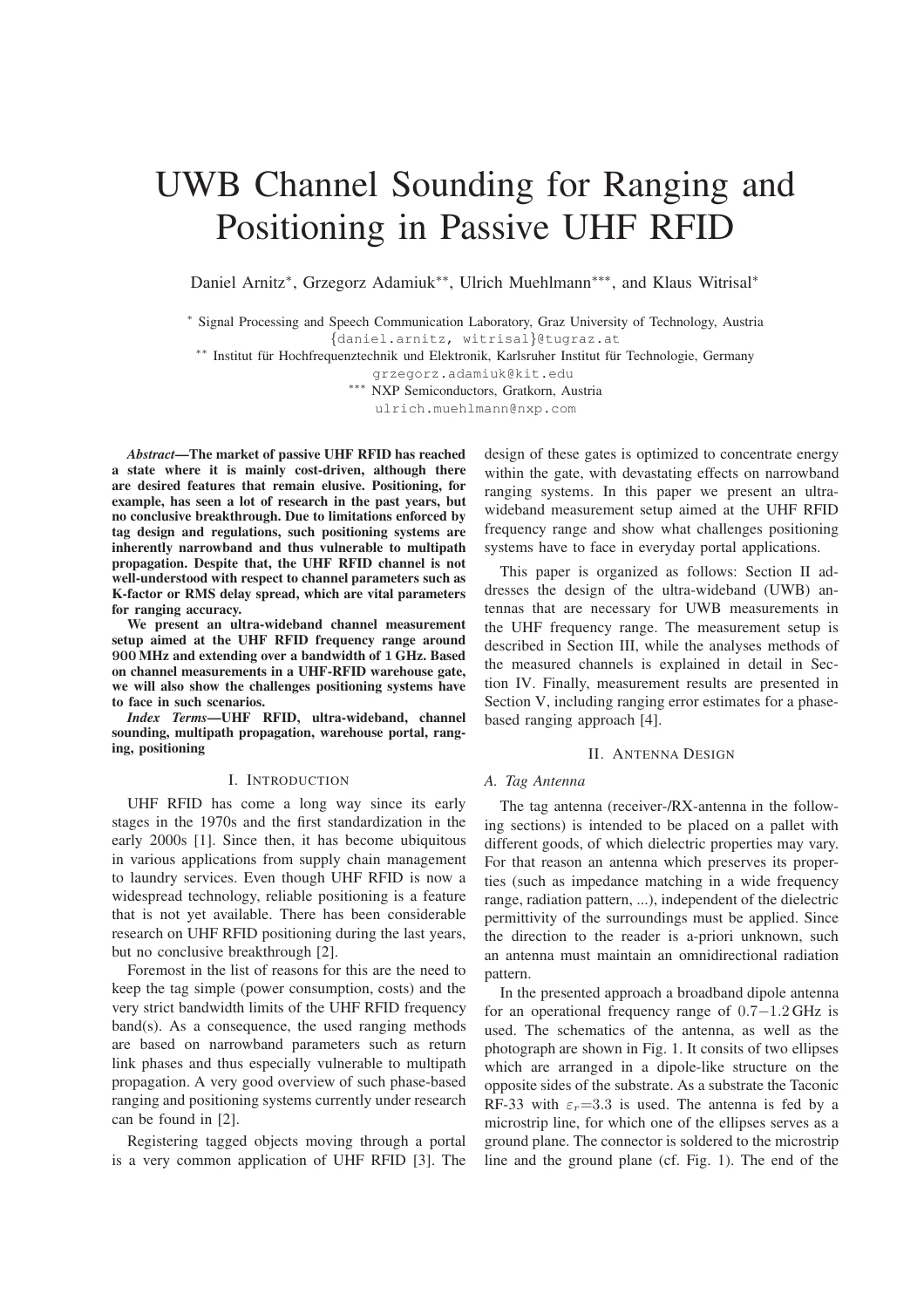

Fig. 1. Transparent model (left) and a photograph (right) of an omnidirectional tag antenna (RX). Units are in cm.



Fig. 2. Normalized horizontal/vertical gain pattern in dB: omnidirectional tag antenna.

microstrip is connected to the second ellipse. A tapering of the microstrip line's width is used for the impedance matching.

The measured gain patterns of the antenna in horizontal plane (E-plane, elevation) and vertical plane (Hplane, azimuth) are shown in Fig. 2. It can be noted that the antenna exhibits an ultra broadband radiation. In the E-plane two maxima, which are oriented perpendicular to the antenna surface, are present. In the H-plane a nearly omnidirectional radiation pattern over a wide frequency range is achieved. In the higher frequency range the antenna becomes larger w.r.t. the wavelength and some discrepancy from the omnidirectional pattern is observed. The results show that the antenna possesses a dipole-like radiation over a very wide frequency range.



Fig. 3. Transparent model (left) and a photograph (right) of a single reader antenna. Units are in cm.

#### *B. Reader Antenna*

The reader antenna characteristics must maintain a directional radiation pattern. The operational frequency range is, as in the case of the tag antenna, from 0.7 GHz to 1.2 GHz. An ultra-wideband radiation with directive pattern is achieved by the application of a tapered slot antenna (also called Vivaldi antenna), which is shown in Fig. 3. As a substrate the Taconic RF-30 with  $\varepsilon_r=3$  is used. It is fed by an SMA connector, which is soldered to the microstip line at the top of the structure (see Fig. 3). The electromagnetic wave is coupled to the slot line by an aperture coupling. The slot is widened and the structure is formed to the tapered slot, which fulfils radiation conditions in a wide frequency range (according to the traveling wave principle). The lower cut-off frequency depends on the maximal opening of the slot, i.e., on the height of the antenna.

The antenna exhibits a directive radiation behavior. The main beam direction is conformal with the direction pointed by the slot opening. The 3 dB-beamwidth is approx.  $60-80^\circ$  in the E-plane and approx.  $130-160^\circ$  in the H-plane, depending on frequency. In order to assure spatial selectivity of the system in the application (e.g., a gate), the beam in the H-plane should be narrowed. For that purpose a  $4 \times 1$  linear antenna array is used (transmitter-/TX-antenna in the following sections). The schematics of the antenna is shown in Fig. 4. Four Vivaldi antennas are placed next to each other in the distance of 20 cm. The extension plane of the array is in the H-plane of the single antenna, i.e., the horizontal plane. Such an arrangement concentrates the radiation in the respective plane and allows for the suppression of the grating lobes. The measured radiation characteristics for the elevation plane (E-plane) and the azimuth plane (H-plane) are shown in Fig. 5. A very directive radiation pattern in the azimuth plane is observed in the desired frequency range. Aside from the main beam direction, some side lobes and grating lobes are present. Their amplitude is suppressed by approx. 13 to 16 dB w.r.t. the maximal gain at  $0^{\circ}$ . In the elevation plane a wider beam is observed. Within the main beam in this plane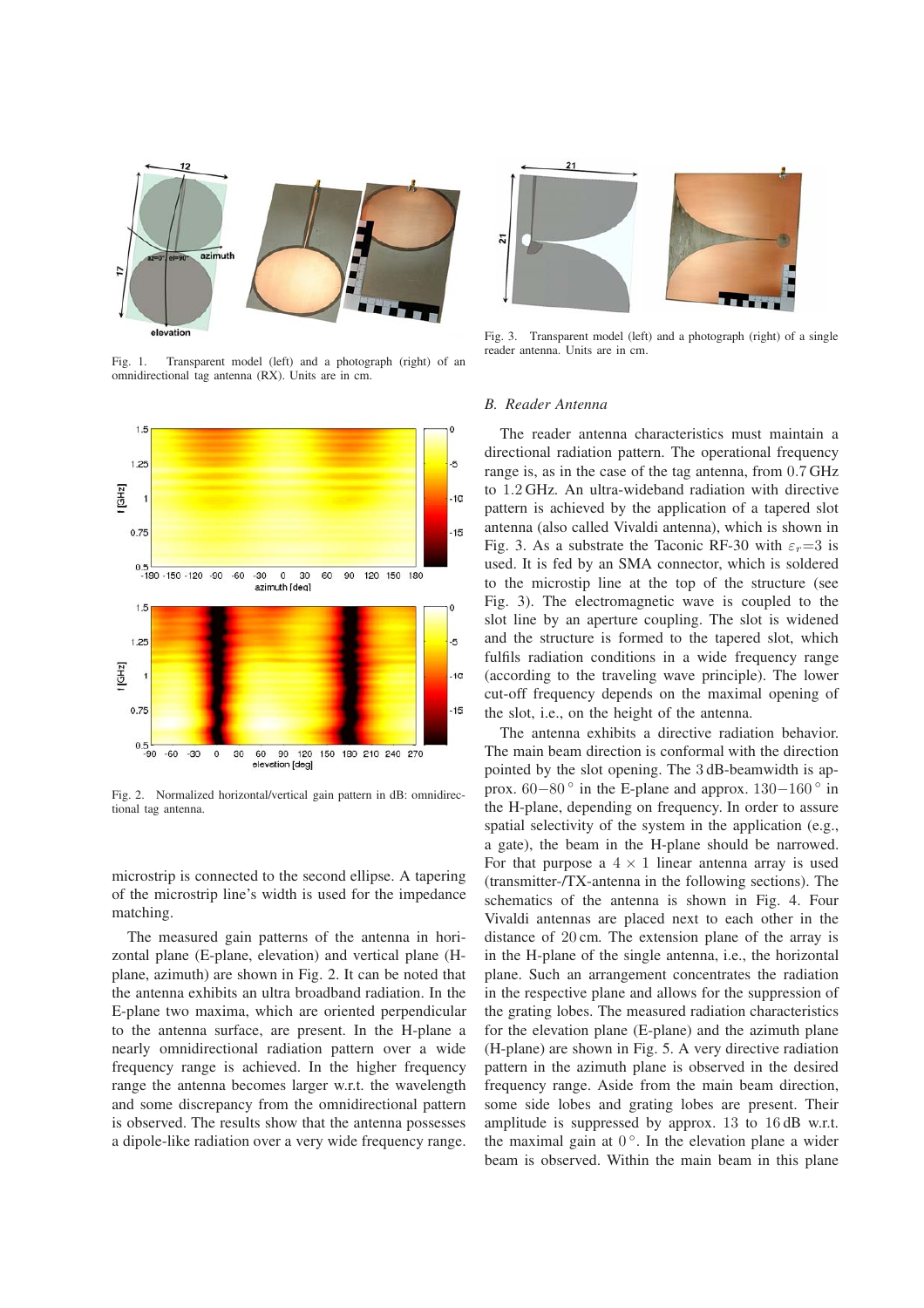

Fig. 4. Schematic of the linear  $4 \times 1$  Vivaldi-array (TX).



Fig. 5. Normalized horizontal/vertical gain pattern in dB: Vivaldi  $4\times1$  array.

some small fluctuations of the gain values are present, which are due to the coupling between the elements in the array and weak resonances in the feeding network. The form of the beam in the elevation plane is conformal with the one of the single antenna.

## III. MEASUREMENT SETUP

## *A. Description of the Environment*

All measurements were performed in NXP's Application and System Center (ASC) in Gratkorn, Austria, to ensure a realistic environment. The ASC is located in a converted production hall with (partially) corrugated metal walls and ceiling, and a steel-reinforced concrete floor. Among other setups, the ASC is equipped with a pallet mover that passes through several UHF RFID gates, one of which was replaced by the presented measurement setup. The entire hall is cluttered with metal objects of different sizes (from boxes with screws to a room-sized anechoic chamber).



Fig. 6. Gate setup (left: top view, right: back view): A product pallet is placed on a pallet mover and transported through the gate while recording channel transfer functions (pallet was stopped for each recording).

It is also a busy environment, both physically and electrically: During the measurements, people were moving around (not within the gate), creating a time-variant and thus realistic environment. Also, as the ASC is a test center for RFID, several UHF-readers were active throughout the entire hall and cell phones were used close to the gate setup. Tests have shown that cell phones and UHF readers increase the noisefloor by approximately 20 to 30 dB for individual measurements. Even though these changes in the noisefloor are quickly time-varying due to modulation, there was no perceivable influence on the presented analyses.

## *B. Description of the Gate Setup*

The entire setup outlined in Fig. 6 was constructed like a UHF-RFID portal: The transmitter arrays were positioned 3 m apart (front to front) to the left and right of the pallet mover. The antenna heights (floor to center) were 0.5 m (TX2) and 1.5 m (TX1), respectively. The backplanes behind the transmitter antennas ( $80 \times 195$  cm) are made of metal. This setup is designed to concentrate as much energy as possible within the gate and to be able to use the gate reflection to read a tag even when the direct path is blocked by the pallet. All measurements were also performed with absorber<sup>1</sup> backplanes of similar size to asses the influence of the metal backplanes.

Measurements with two different pallets were done: The first pallet consisted of a wooden scaffold with a polyurethane foam slab for receiver antenna mounting that was kept at a safe distance from the metal pallet mover (Fig. 7). This setup ensures wave propagation close to free space, thus forming a baseline for changes created by product pallets. The second pallet consisted of packed liquid cleaning agents in bottles, as well as some aluminum-packed candies (Fig. 8) and is considered a reference for strong distortions by NXP. A detailed schematic of this pallet (not to scale) along with receiver antenna positions can be found in Fig. 9.

<sup>&</sup>lt;sup>1</sup>Emerson & Cuming ECCOSORB AN-79; reflectivity approx. −20 dB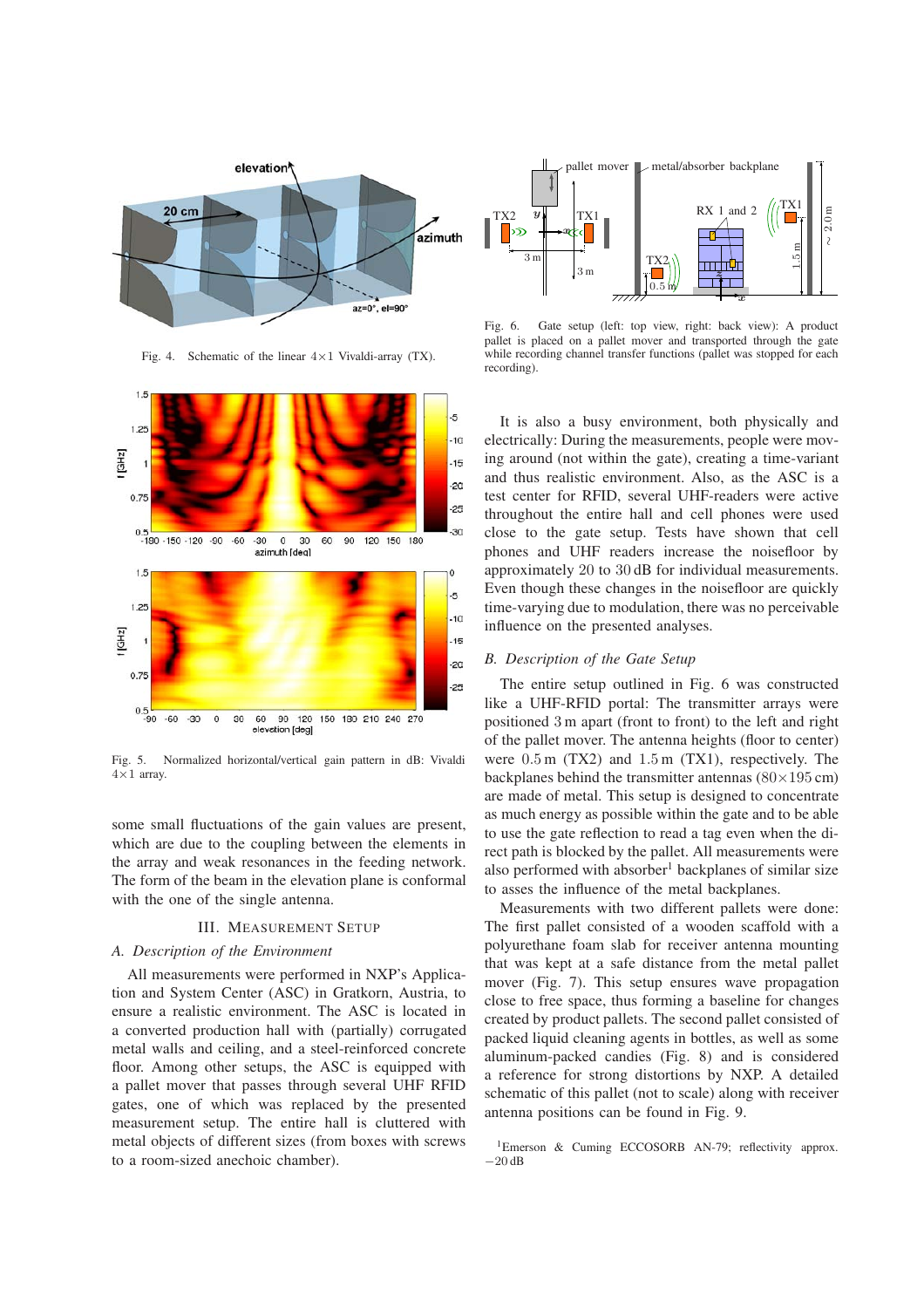

Fig. 7. Photograph of a gate setup with "free space" pallet and metal backplanes. The transmitter arrays are positioned on the stands to the left and right of the pallet mover, while the receiver antennas are mounted on the polyurethane foam slab. Note that the coordinate system is not at its origin.



Fig. 8. Photograph of a gate setup with "ETSI" pallet (liquid cleaning agents in bottles) and absorber backplanes. The receiver antennas are mounted on the polyurethane foam slab left of the pallet. Note that the coordinate system is not at its origin.



Fig. 9. Pallet with liquid cleaning agents: Back view (left) and sideview from TX2 (right). The pallet is considered a reference pallet for heavy distortions ("ETSI pallet"). A photograph can be found in Fig.8. The upper part of the receiver plane is visible to both transmitter antennas, while the lower part is visible only to TX2. Receiver antennas were kept at a distance of 10 cm from the liquids.



Fig. 10. Measured channels: TX at ports 1 and 2, RX at ports 1 through 4. Feedback might also be a problem for ranging systems, thus also  $S_{11}$  and  $S_{22}$  have been recorded. Shadowing properties of a product pallet and feedback for bistatic ranging setups can be analyzed via  $S_{21}$ . As tag to tag communication/ranging is not an issue in UHF RFID, receiver to receiver channels have not been recorded.

The receiver antennas were fixed at different  $x$ - and z-positions on polyurethane foam slabs, which were mounted on the pallet. The pallet was incrementally moved through the gate while recording. After each pass through the gate, the receivers were re-positioned, and the pallet was transported through the gate again. The spacing between two adjacent measurements in  $x$ ,  $y$ , and  $z$  was chosen to be 10 cm to have a sufficiently high resolution within the gate while keeping the measurement time manageable. The entire set of all measurements for one receiver (lines in  $y$ ) thus forms a plane in  $xy$  or  $yz$ .

All antennas were vertically polarized. Because the tag antenna gain has a minimum along this dimension, the floor reflection is considerably attenuated for some positions. It is also important to note that the cables to the receiver antennas are very critical in such setups; they have to be placed and fixed very carefully to minimize their influence on the measurement results.

The channels shown in Fig. 10 were measured for each position and in the frequency range of  $f=0.5.1.5$  GHz with 1 MHz stepsize using a Rohde&Schwarz ZVA-24 network analyzer (NWA) with 4 ports. This stepsize results in a maximum time delay of roughly  $1 \mu s$  (maximum path length 300 m), which was found to be fully sufficient in this environment. The bandwidth resolution of the NWA was 10 kHz and conducted power set to 0 dBm, resulting in a noisefloor of roughly −100 dBm and thus an effective dynamic range of 100 dB.

## IV. DESCRIPTION OF PERFORMED ANALYSES

The recorded complex S-parameters for all receiver positions are analyzed as shown in Fig. 11. The individual analyses are described in detail in the following subsections.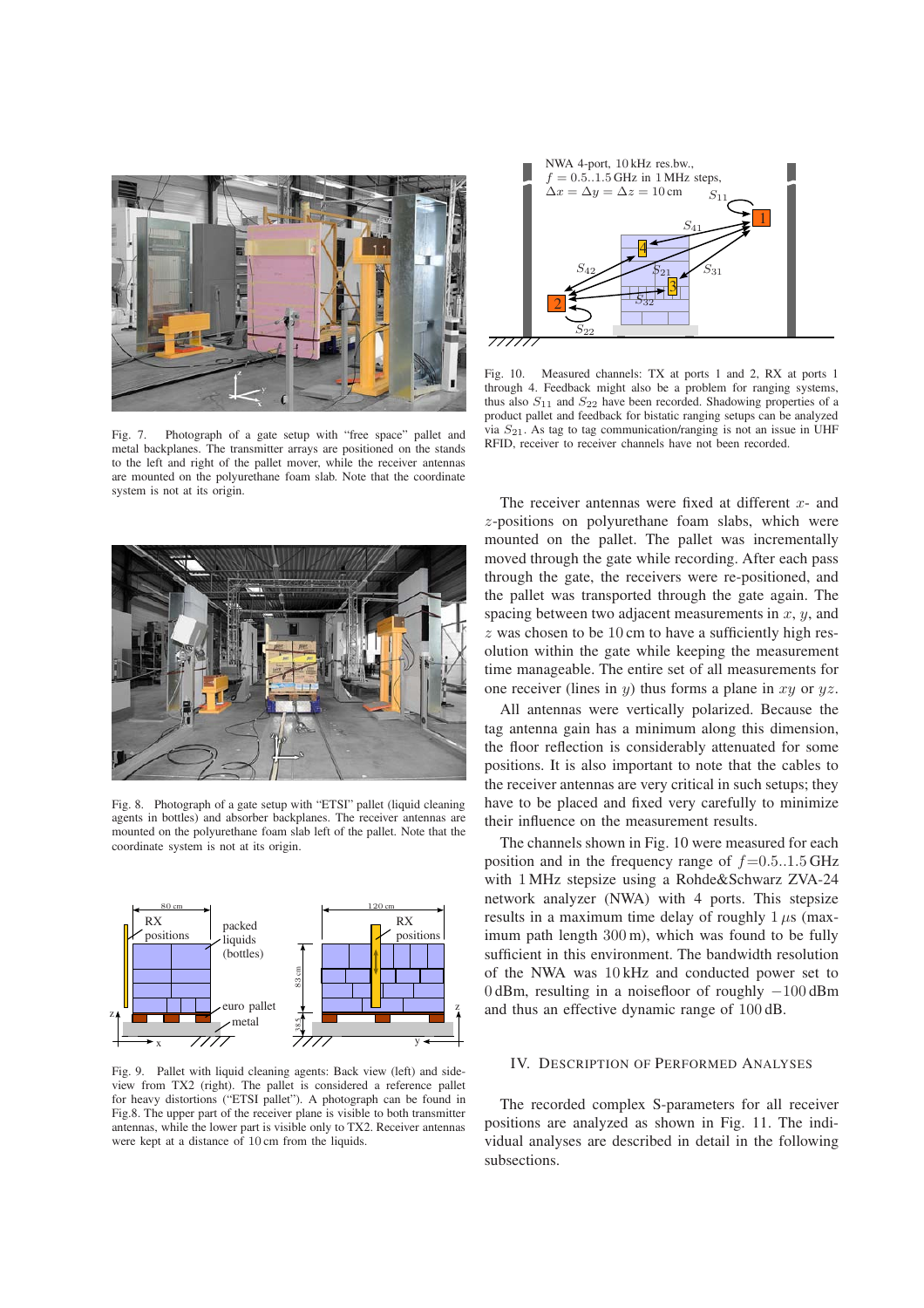

Fig. 11. Performed analyses in spatial domain, frequency domain, and time domain.



Fig. 12. Correlations in the spatial domain: The transfer function at each point is correlated with its neighbors and the resulting correlation coefficients are averaged to obtain a single coefficient.

### *A. Spatial Domain*

Calculation of the average spaced-distance correlation function (SDCF), i.e., the correlation of the channel transfer function at each point with its nearest neighbors, is performed by averaging the correlation coefficients between the center and all its neighbors (Fig. 12). Note that this averaging neglects the inherent directiondependence of the correlation.

#### *B. Frequency Domain*

The frequency domain analysis consist solely of calculating the coherence bandwidth  $B_c$  (cf. [5]) at several thresholds (50, 70, and 90 %). We have also implemented moment-based estimates of the K-factor [6], [7] and estimates of the RMS delay spread  $\tau_{RMS}$  based on level crossing rates [7]. However, for our measurements, these estimators have been found to be unreliable due to the unknown and considerably angle-dependent (and thus position-dependent) gain patterns of the used RX and TX antennas.

### *C. Time-Domain*

To obtain the channel impulse response (CIR) out of the channel transfer function (CTF), the spectrum is windowed by a Parzen window and transformed using a discrete Fourier transform (DFT). The CIR is subsequently truncated to remove artifacts created by cyclic convolution and re-normalized to the correct power level.



Fig. 13. Sequence of operations on the power-delay-profile: Peak detection (1), stop point detection (2), noisefloor and -threshold calculation (3), and LOS detection (4).

All calculations done for the time-domain analysis are based solely on the squared magnitude of the CIR, the power-delay-profile (PDP). The central part of the analysis is the partitioning of the PDP, as illustrated in Fig. 13: After simple peak (maximum) detection, a heavily filtered version of the PDP is created in order to detect the delay  $\tau$  where the profile drops below the noisefloor (max. excess delay; denoted stop point here). To ensure a robust detection, the noisefloor is considered to be reached if the filtered version does not change by more than 3 dB for at least 200 ns. The choice of these values is arbitrary, but should reflect the shape of the PDP. As all measurements were performed in an enclosed hall without connecting corridors to other halls, clusters are not an issue. Thus, as a third step, everything after the stop point is considered noise and averaged to create the noise threshold, which is calculated using mean and standard deviation of the noise, the dispersive properties of the used window, and an additional margin of 10 dB. This margin takes the slightly higher noise level prior to the LOS component into account. The LOS path is defined to be the first component at or above this noise threshold. If the maximum peak is below the threshold, the recorded impulse response is considered noise-only. In a last step, interpolation around the detected LOS path is used to increase resolution.

Following the partitioning of the channel impulse response, several values are calculated (cf. [5]):

- LOS power and delay, taking the deformations by the used window's main lobe into account (see below)
- K-factor w.r.t. the LOS component (important for ranging) and w.r.t. the peak component ("Ricean K-factor")
- RMS delay spread with correction of the bias created by windowing (see below)

It is of vital importance here to consider the effects of the used window on all calculations: Not only will the window's main lobe broaden the LOS peak (if there is a peak in the first place), but the strongest sidelobe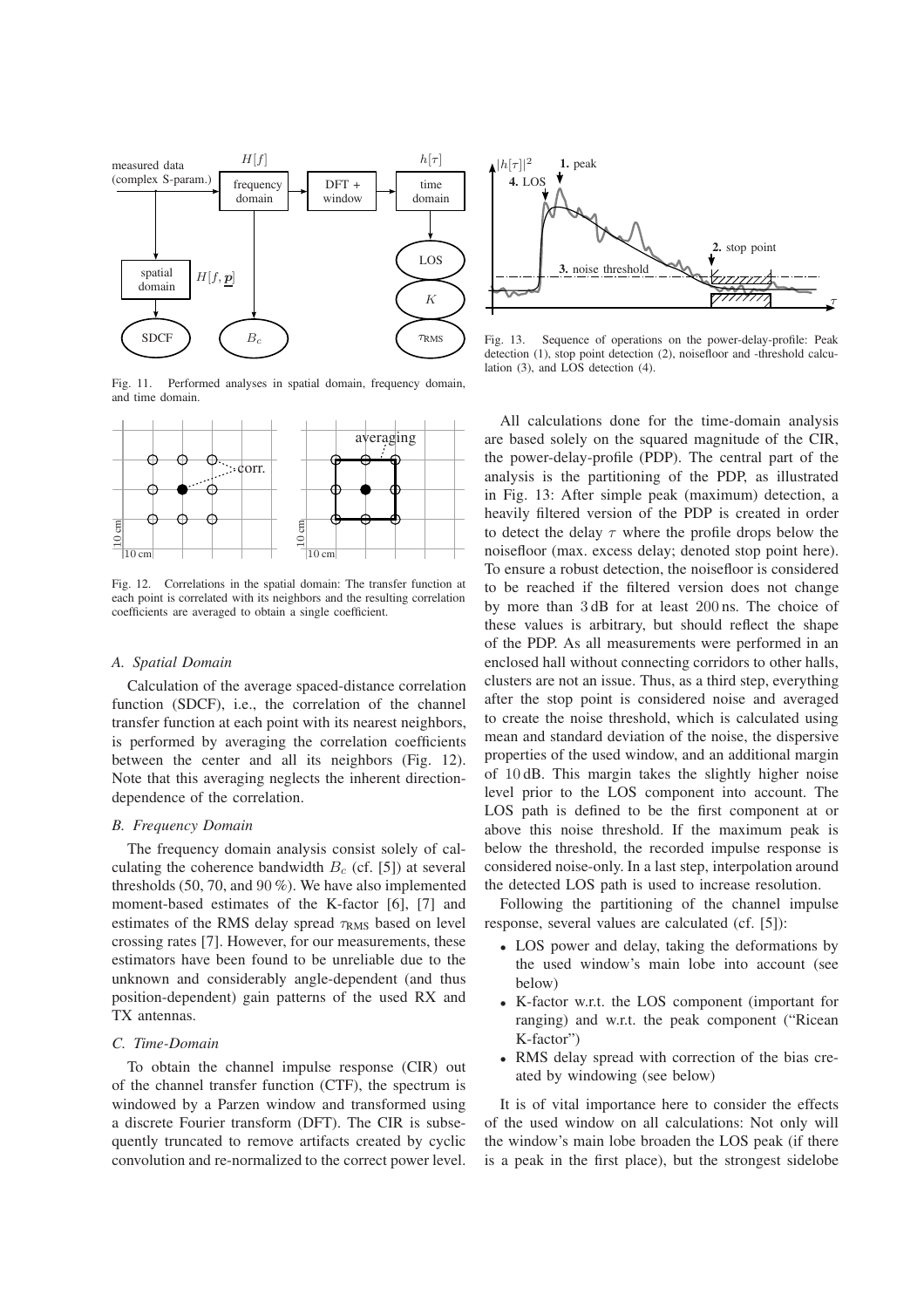

Fig. 14. Used Parzen window (circles): Max. mainlobe attenuation  $\Delta a$ , mainlobe width 2 $\Delta d$ . The considered mainlobe for the presented measurements consists of 5 points, hence > 99.99 % of the window power is within the main lobe.

will also shift energy from the possibly very strong LOS peak to the noisefloor that precedes the LOS path. If this sidelobe is sufficiently pronounced and not considered in the threshold calculation, the artifact will be identified as LOS component. These distortions introduced by windowing are factored in at four different points (cf. Fig. 14):

- 1) The noise threshold is increased by the gain difference of minimum and maximum mainlobe sample  $(\Delta a)$ .
- 2) The true LOS position is assumed to be close to  $\Delta d$  after the threshold crossing.
- 3) For K-factor calculations,  $\pm 2$  samples around the LOS position are considered to be part of the LOS component.
- 4) The bias for the RMS delay spread created by windowing [8] is corrected. It should be noted though that this bias is merely 0.75 ns for the used Parzen window.

### V. MEASUREMENT RESULTS

For the sake of brevity, the majority of measurement results shown here are limited to the most realistic setup: The gate with metal backplanes and the liquids ("ETSI") pallet. As mentioned above, this pallet is considered a reference and is thus also a good benchmark for ranging and positioning. Photograph and schematic of the setup can be found in Figs. 8 and 9, respectively.

We will start our analysis with the incident power level at the tag. This is the single most important value for the analysis of state-of-the-art UHF RFID systems, as it is directly connected to read rates and thus to the most important performance metric for RFID users. A comprehensive analysis of the incident power distribution in a portal application can be found in [3]. The







Fig. 15. Incident power level [dBm] at the tag for 35.2 dBm (EIRP) conducted power at 868 MHz and TX2; empty gate with absorber/metal backplanes

circular line structure created by standing waves within the empty gate predicted by simulations in [3] and [9] can also be observed here: Fig. 15 shows some vertical circles created by the floor reflection for the absorber backplanes, as well as pronounced standing waves in horizontal and vertical planes for the metal backplanes.

Things change considerably when a pallet enters the gate: Fig. 16 shows the power distribution for TX1 and TX2. The standing wave pattern is destroyed by the moving pallet (which is highly reflective itself). A slight circular structure (created by the floor reflection) can be observed after the pallet has left the gate  $(y > 1 \text{ m})$ .

Even though the incident power level at a certain frequency is a vital metric for UHF RFID, its importance to ranging and positioning is minimal. On the other hand, the K-factor w.r.t. the direct (LOS) path and the RMS delay spread are of paramount importance here, and shown for the liquids pallet in Figs. 17 and 18,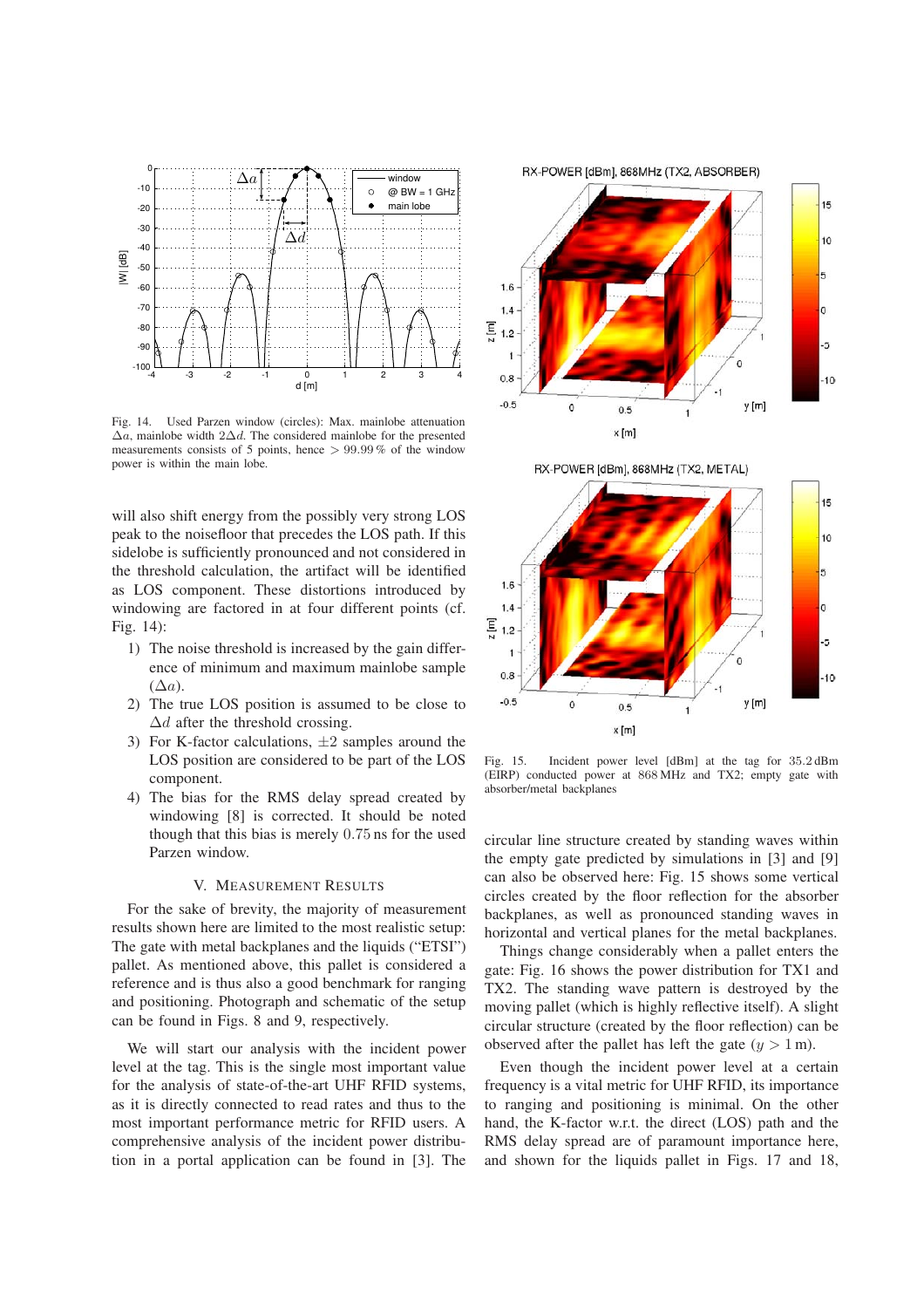

Fig. 16. Incident power level [dBm] at the tag; 35.2 dBm (EIRP) conducted power at 868 MHz; TX1 (top) and TX2 (bottom); "ETSI pallet", metal backplanes; view from TX1.



Fig. 17. K-Factor [dB] w.r.t. the LOS component for TX1 (top) and TX2 (bottom); "ETSI pallet", metal backplanes; view from TX1.

respectively. Considering the reflective properties of the used materials (metal backplanes, a metal pallet mover, a steel-reinforced concrete floor, and a cubic meter of liquids), it comes at no surprise that the K-factor only exceeds  $K \approx 5$  dB when the receiver is directly in front of the transmitter array ( $y = -30.30$  cm). Still, considering that the distance to the array in this case is less than one meter, K-factors are surprisingly low. The same is true for the RMS delay spread, which is above 10 ns for almost the entire gate. For comparison, this delay of 10 ns corresponds to a path length of 3 m in free space.

Fig. 19 shows a comparison of the K-factor w.r.t. the direct path for metal and absorber backplanes. As can be seen, the K-factor inside the gate drops considerably for the metal backplanes.

The coherence bandwidth (correlation in frequency domain) is shown in Fig. 20, while the spaced-distance correlation function (correlation in spatial domain) can be found in Fig. 21. As can be seen, the 90 % coher-



Fig. 18. RMS delay spread [ns] for TX1 (top) and TX2 (bottom); "ETSI pallet", metal backplanes; view from TX1.





Fig. 19. K-Factor [dB] w.r.t. the LOS component for TX2; empty gate with absorber/metal backplanes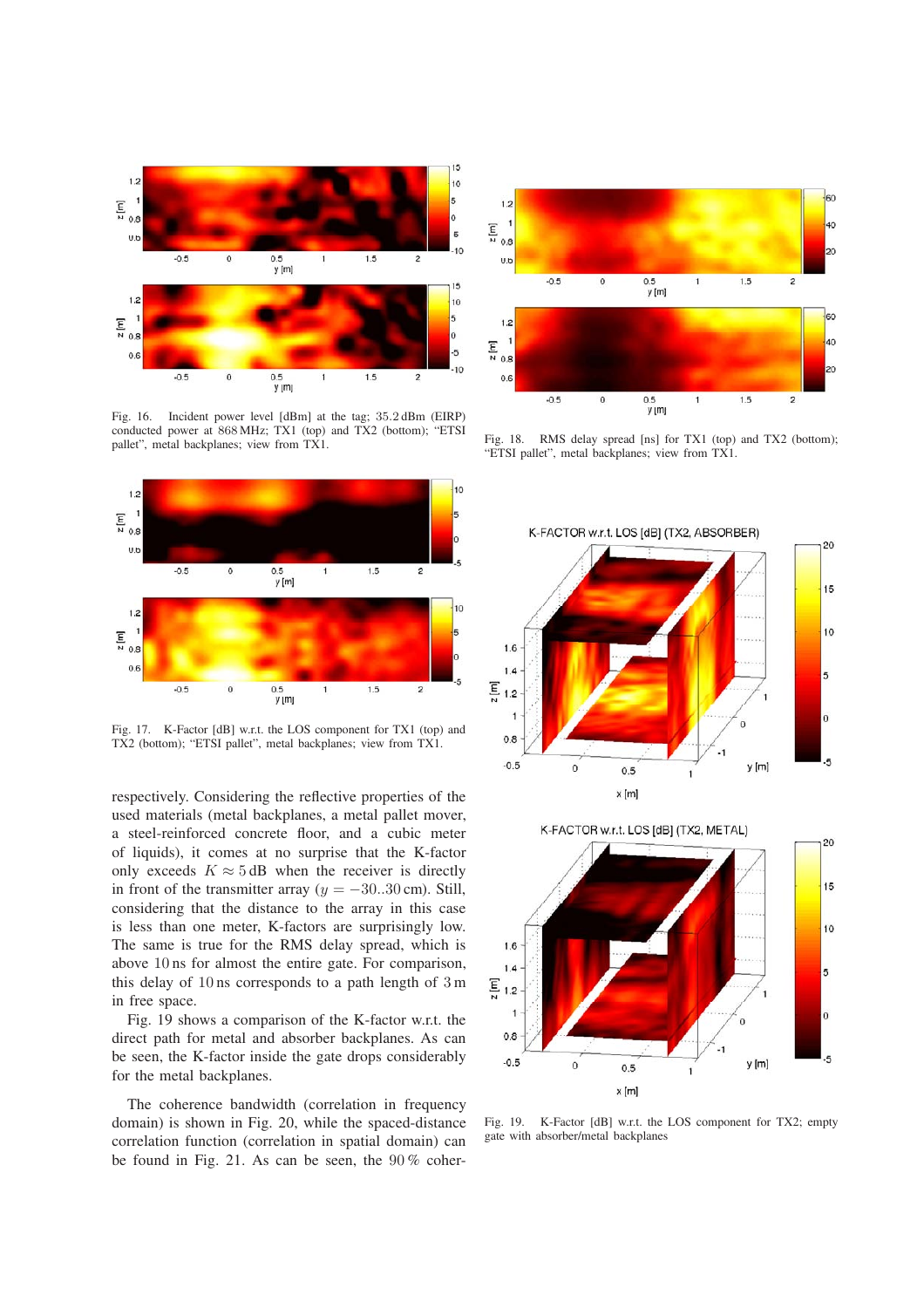

Fig. 20. 90 % coherence bandwidth [log10(Hz)] for TX1 (top) and TX2 (bottom); "ETSI pallet", metal backplanes; view from TX1.



Fig. 21. Spaced-distance correlation function at  $\Delta = 12$  cm for TX1 (top) and TX2 (bottom); "ETSI pallet", metal backplanes; view from TX1.

ence bandwidth is in the range of 50 MHz inside the gate when in direct line of sight, and around 1 MHz outside the gate. Correlations at a length (distance) of 12 cm, which is 20..60 % of a wavelength for the given frequency range, are above 90 % for most of the gate. The estimated coherence length  $(70\%)$  is around 1..2 wavelengths outside the gate, if the direct path is blocked by the pallet, and several wavelengths inside the gate. Curiously, the coherence distance is almost independent of the used backplane.

Last, but not least, the error for a phase-based ranging method [4] with a frequency spacing of 1 MHz is shown in Figs. 22 and 23. Note that these are the errors for the path TX→RX and a single ranging estimate.

Fig. 22 shows the expected value (bias) of this estimate. Outside the gate, the combined non-line-of-sight (NLOS) paths are stronger than the direct LOS path by far, leading to a heavily biased estimate. Said bias ranges from below 10 cm inside the gate provided the LOS path is not blocked by the pallet, and reaches up to



Fig. 22. Expected value (bias) log10([m]) of a single 2FCW estimate w.  $\Delta f = 1$  MHz for TX1 (top) and TX2 (bottom); "ETSI pallet", metal backplanes; view from TX1.



Fig. 23. Standard deviation log10([m]) of a single 2FCW estimate w.  $\Delta f = 1$  MHz for TX1 (top) and TX2 (bottom); "ETSI pallet", metal backplanes; view from TX1.

20 m outside the gate. The standard deviation for a single estimate (Fig. 23) ranges from roughly 1.5 m in front of the transmitter (at a distance of less than a meter!) to 30 m outside the gate. Note that the wavelength of the offset frequency (1 MHz) is 300 m; thus the phase difference is still non-ambiguous. As the standard deviation can be reduced by successive/independent range estimates, classification "inside/outside gate" still might be possible. In fact, the bias will help for such a classification, as it will quickly shift the range estimate to outside the gate (note the almost linearly increasing bias in this logarithmic plot).

## VI. CONCLUSION

We have presented a measurement setup for channel sounding in the UHF RFID frequency band. Using this setup, we have done extensive measurements in a UHF RFID portal scenario under realistic conditions. The presented measurements are widely consistent with